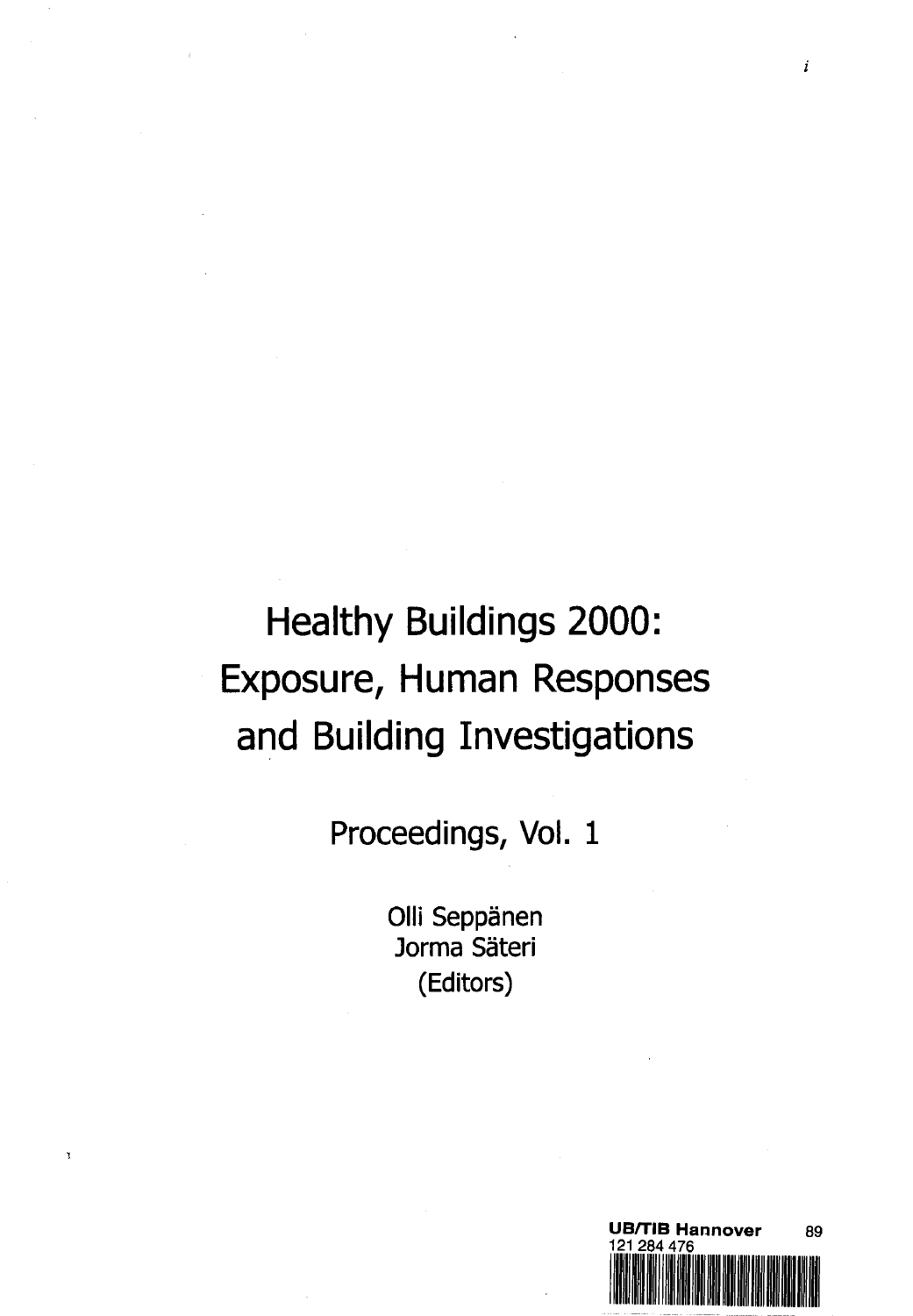## TABLE OF CONTENTS

 $\bar{\chi}$ 

 $\bar{v}$ 

| <b>Invited Papers</b>                                                                                                                                                                      |     |
|--------------------------------------------------------------------------------------------------------------------------------------------------------------------------------------------|-----|
| Indoor air quality and health<br>Molhave L                                                                                                                                                 | 3   |
| When and where are people exposed to pollutants<br>Jantunen M                                                                                                                              | 15  |
| Building related factors and health<br>Sundell J                                                                                                                                           | 23  |
| Investigations of IEQ<br>Leyten JL, Boerstra A                                                                                                                                             | 35  |
| How do we know what people think of their building?<br>Raw G                                                                                                                               | 41  |
| Sensory evaluation of emissions and IAQ<br>Clausen G                                                                                                                                       | 53  |
| A1 Health effects of chemicals and particles                                                                                                                                               |     |
| Formaldehyde exposure in homes is associated with increased levels of exhaled nitric oxide<br>in healthy children<br>Franklin P, Dingle P, Stick S                                         | 65  |
| Eye- and skin symptoms in German office workers - subjective perception vs. objective<br>medical screening<br>Brasche S, Bullinger M, Bronisch M, Petrovitch A, Bischof W                  | 71  |
| The assessment of the indoor risk factors in the houses of the children with and without<br>respiratory complaints<br>Popa M, Ionut C                                                      | 77  |
| What causes sick building syndrome - sick workroom or sick dwelling?<br>Soon A                                                                                                             | 83  |
| Health complaints in a Berlin high-rise office building<br>Bargfrede A, Schleibinger H, Sohr D, Rüden H                                                                                    | 89  |
| Pesticide use around a rural medical centre associated with health problems in patients and staff<br>Joffres M, Pennell M, Fox R                                                           | 95  |
| Airway irritation of VOC mixtures based on the emissions of the finishing materials - PVC<br>floorings and paints<br>Kasanen J, Villberg K, Saarela K, Pasanen P, Kalliokoski P, Pasanen A | 101 |
| Can an easily recognised odour "mask" the perception of irritating substances in indoor air?<br>-A case report<br>Andersson K, Fagerlund I, Dahm B                                         | 107 |
| Ranking of selected indoor chemical pollutants<br>Senitkova I                                                                                                                              | 109 |
| Differential diagnosis of common symptoms of indoor occupants in nonindustrial buildings<br>Sabath H                                                                                       | 115 |
| Computers and health in the workplace<br>Clements-Croome D J, Jukes J                                                                                                                      | 119 |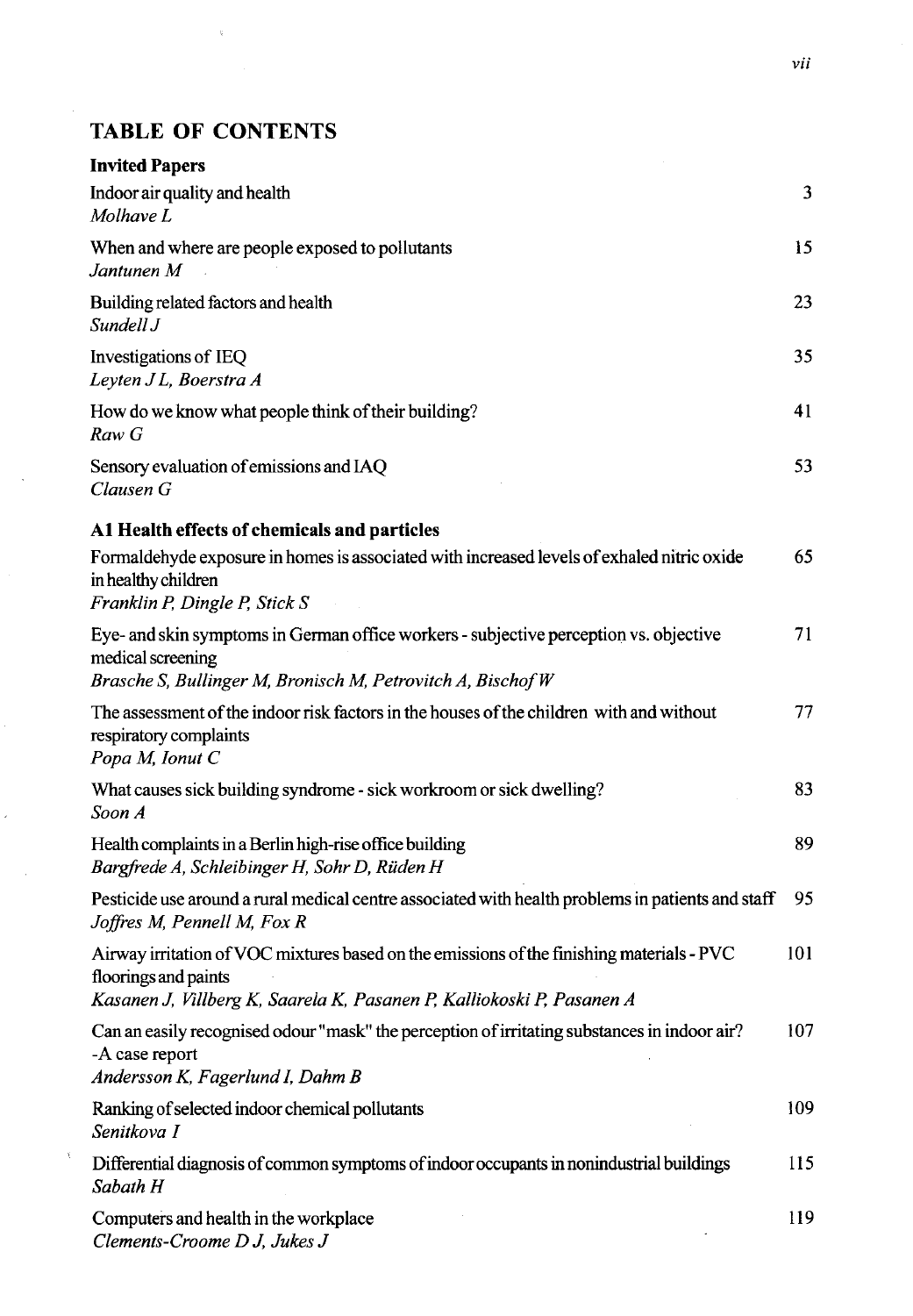$viii$ 

| Ways of producing healthy ionized air for improvement of indoor air quality<br>Chorny $K A$                                                                                                                           | 125 |
|-----------------------------------------------------------------------------------------------------------------------------------------------------------------------------------------------------------------------|-----|
| A2 Studies on building factors and health                                                                                                                                                                             |     |
| Indoor carbon dioxide concentrations and SBS in office workers<br>Apte M G, Fisk W J, Daisey J M                                                                                                                      | 133 |
| Plastic interior materials and respiratory health in young children<br>Jaakkola J, Verkasalo P K, Jaakkola N                                                                                                          | 139 |
| A study of indoor pollutant standard index (IPSI) and building symptom index (BSI)<br>Sekhar S C, Tham K W, Cheong K W, Wong N H                                                                                      | 145 |
| Baseline information on 100 randomly selected office buildings in the United States (base):<br>Gross building characteristics<br>Burton L, Baker B, Hanson D, Girman J, Womble S, McCarthy J                          | 151 |
| Airborne particulate matter within 100 randomly selected office buildings in the United<br>States (base)<br>Burton L, Girman J, Womble S                                                                              | 157 |
| Building symptom index (BSI) of office workers in large buildings in Korea<br>Park S E, Shin D C, Oh I S, Yang J Y, Lim Y W                                                                                           | 163 |
| Indoor air factors affecting symptoms of office employees<br>Halonen R, Heikkinen J, Kujanpää L, Seuri M, Reiman M, Keskikuru T, Kokotti H                                                                            | 169 |
| Fungi, indoor environmental factors and personal factors and the potential for stress in a<br>South-African medical research council clinic in Kwazulu Natal Durban<br>Shadwell A, Schlebusch L, Gqaleni N            | 175 |
| Diagnostic of IAQ problems in the central office of Slovenia Telecom<br>Butala V, Muhic S, Molan M, Mandelc-Grom M                                                                                                    | 181 |
| May foliage plants and full spectrum fluorescent light affect health and discomfort<br>complaints among pupils, as well as air quality in classrooms? An intervention study.<br>Fjeld T, Levy F, Sandvik L, Tellnes G | 187 |
| Baseline measurements of indoor air quality comfort parameters in eight United States<br>elementary and secondary schools<br>Braganza E, Fontana C, Harrison J                                                        | 193 |
| Development of the data base system for investigations of indoor climate in buildings<br>Huikko R, Kärkkäinen J, Puhakka E                                                                                            | 199 |
| Ultrafine particles as a tracer for indoor air pollution sources<br>Nelson P A, Fogarty R                                                                                                                             | 201 |
| Eliminating IAQ complaints by eliminating ultrafine particles<br>Fogarty R                                                                                                                                            | 207 |
| Quality of travelling in passenger carriages of Slovak railways<br>Dubrovova I                                                                                                                                        | 213 |
| Preventive measures and intervention on carpet removal and ventilation improvement in<br>eleven schools<br>Mathisen H M, Frydenlund F                                                                                 | 219 |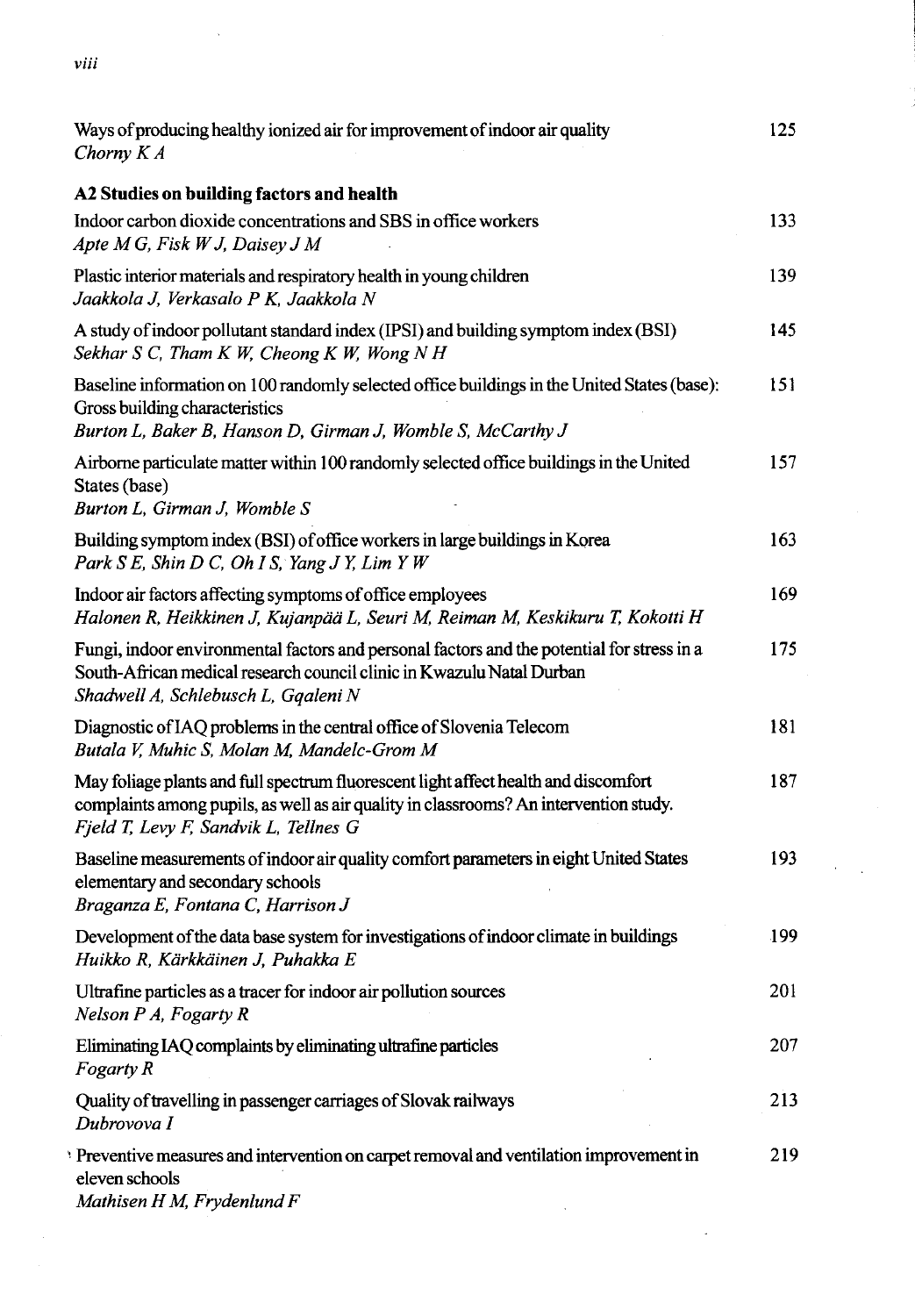| A3 Health effects of microbes and allergens                                                                                                                                                                                   |     |
|-------------------------------------------------------------------------------------------------------------------------------------------------------------------------------------------------------------------------------|-----|
| Indoor environment and allergic parameters before and after renovation of moisture<br>damaged constructions<br>Ekstrand-Tobin A, Lindgren S                                                                                   | 227 |
| Skin test and serum IgE reactions to moulds in relation to exposure in children<br>Taskinen T, Laitinen S, Meklin T, Husman T, Nevalainen A, Korppi M                                                                         | 233 |
| Bioactive agents produced by indoor bacteria and fungi affecting the eukaryotic cell<br>membrane                                                                                                                              | 239 |
| Peltola J, Andersson M, Mikkola R, Apetroaie C, Salkinoja-Salonen M S                                                                                                                                                         |     |
| Fungal ß-1,3-glucan SSG from the fungus sclerotinia sclerotiorum adjuvates the allergic<br>response to ovalbumin in mice<br>Hetland G, Ormstad H, Ohno N, Løvik M                                                             | 245 |
| Predictors of high endotoxin concentrations in German homes<br>Bischof W, Koch A, Gehring U, Fahlbusch B, Heinrich J, Wichmann H                                                                                              | 251 |
| Induced production of reactive oxygen species in human neuroblastoma cells exposed to<br>the mycotoxin fumonisin b1<br>Stockmann H, Savolainen K M                                                                            | 257 |
| Increased myeloperoxidase (MPO) in induced sputum in patients with a history of indoor<br>air health problems<br>Mussalo-Rauhamaa H, Hakala K, Kiviranta K, Metso T, Haahtela T                                               | 263 |
| Cytotoxicity and inflammatory responses induced by bacteria isolated from mouldy houses:<br>comparison of human and mice cells<br>Huttunen K, Jussila J, Ruotsalainen M, Iivanainen E, Nevalainen A, Hirvonen M               | 267 |
| Allegens in the home: A review<br>Short S                                                                                                                                                                                     | 269 |
| Skin prick test findings in students from moisture and mould damaged schools: a three-year<br>follow-up study                                                                                                                 | 275 |
| Immonen J, Meklin T, Taskinen T, Nevalainen A, Korppi M                                                                                                                                                                       |     |
| Effect of indoor chemical exposure on the development of allergies in newborns - Lars study<br>Herbarth O, Diez U, Fritz G, Rehwagen M, Kroeßner T, Borte M, Wetzig H, Lehmann I,<br>Müller A, Metzner G, Richter M, Schulz R | 281 |
| Health effects of air cleaners on asthmatic children sensitized to pets<br>van der Heide S, de Monchy J G                                                                                                                     | 287 |
| Indoor airborne moulds and its relevance to paediatric respiratory health - a study of an<br>informal settlement in Durban, South Africa<br>Danaviah S, Ggaleni N, Chuturgoon A A, Dutton M F, Lalloo U G, Jeena P M          | 293 |
| Moisture in school kitchens and symptoms of the kitchen personnel<br>Lignell U, Husman T, Meklin T, Koivisto J, Vahteristo M, Vepsäläinen A, Kettunen A,<br>Nevalainen A, Kalliokoski P                                       | 299 |
| Allergens in indoor air: health effects in workers of a mechanized sorting office<br>Papale A, Draicchio F, Baccolo T P, Palmi S                                                                                              | 305 |
| Assessment of health risks by air-conditioning-systems in a printing office<br>Baur X, Papenfuss F, Rauf-Heimsoth M, van Kampen V, Küter B                                                                                    | 307 |

 $ix$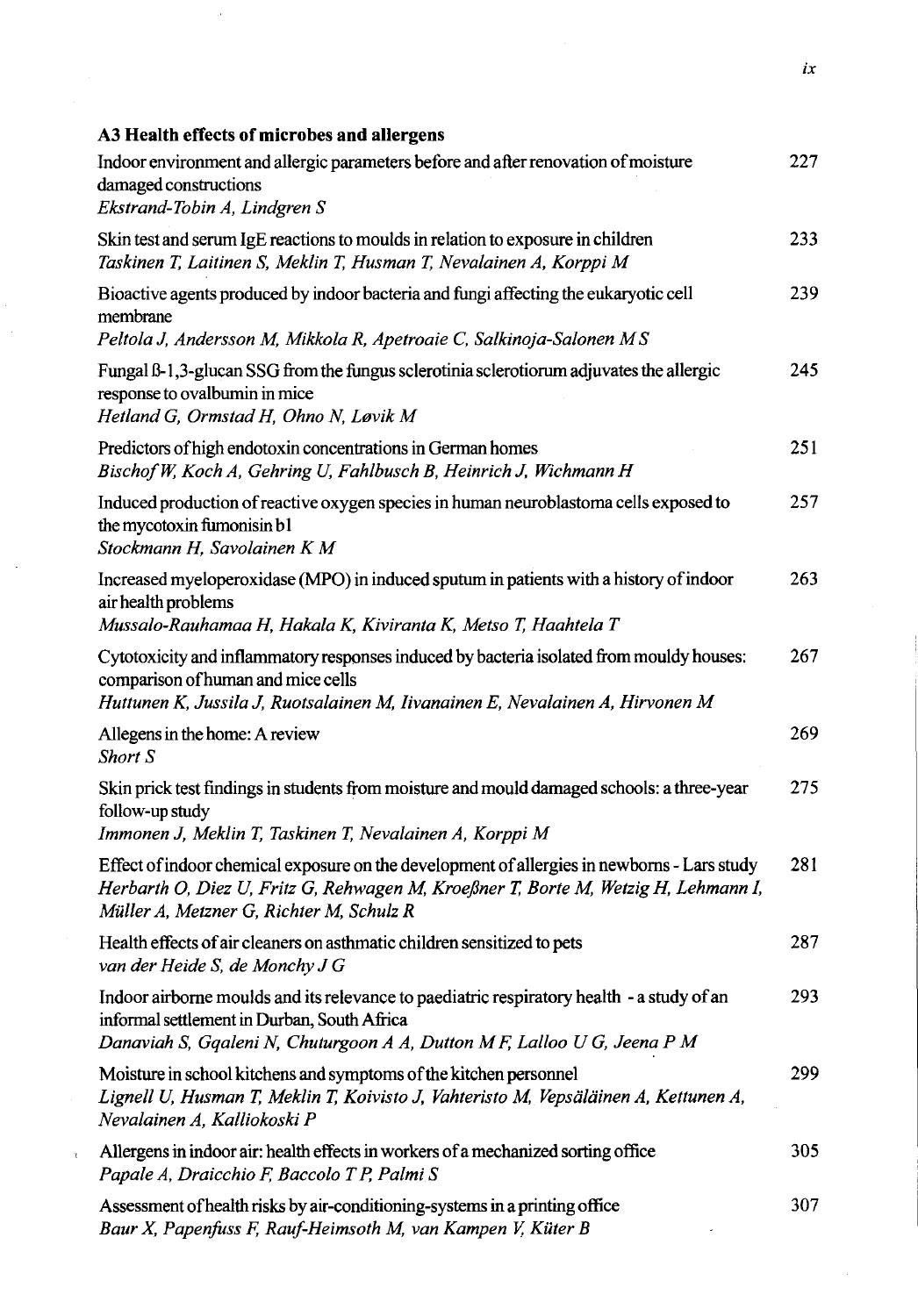#### $\boldsymbol{x}$

### **A4 Measurements of microbes and allergens**

 $\bar{\nu}$ 

| The release of fungal spores from water damaged building materials<br>Kildeso J, Würtz H, Nielsen K F, Wilkins C K, Gravesen S, Nielsen P A, Thrane U, Schneider T                                                    | 313 |
|-----------------------------------------------------------------------------------------------------------------------------------------------------------------------------------------------------------------------|-----|
| Indoor allergens and seasonal change in mite numbers in a Finnish office environment<br>Harju A, Pennanen S, Merikoski R, Liesivuori J                                                                                | 319 |
| A study on house-dust mites infestation in temporary prefabricated homes after a recent<br>earthquake in Central Italy<br>Mansi A, Frusteri L, Maroli M, Salerno A, Marcelloni A M, Muzi G, Accattoli M P, Abbritti G | 325 |
| Development of molecular methods for the detection of microbes in water damaged buildings<br>Rintala H, Nevalainen A, Suutari M                                                                                       | 331 |
| Moisture damages in schools - symptoms and indoor air microbes<br>Meklin T, Husman T, Vepsäläinen A, Vahteristo M, Koivisto J, Halla-aho J, Hyvärinen A,<br>Moschandreas D, Nevalainen A                              | 335 |
| The measurement of indoor environmental parameters in a newly started and refurbished school<br>Elfman L, Schoeps K, Wessén B, Gambe A, Nybom R                                                                       | 341 |
| Quantitative relationship between airborne viable microorganisms and particulates in<br>air-conditioned office environments in Singapore<br>Tham K W, Zuraimi M S, Sekhar S C, Cheong K W, Wong N H, Ullah A          | 347 |
| Relationship between humidity, temperature and biological pollution in domestic buildings in<br>a Coruna (Spain)<br>Rodriguez E, Baaliña A, Molina M, Santaballa J A, Torres E, Infante C R                           | 353 |
| A survey of aspergillus contamination in a hospital during renovation<br>Bex V, Mouilleseaux A, Causse R, Squinazi F                                                                                                  | 359 |
| Fusarium oxysporum species inside building materials of water-damaged houses in<br>southern Finland<br>Koukila-Kähkölä P, Parikka P, Nikulin M, Hintikka E, Mussalo-Rauhamaa H, Haahtela T                            | 365 |
| Relationship between indoor air microbial peak values and outdoor climatic conditions<br>Parat S, Perdrix A, Maître A                                                                                                 | 371 |
| Temporal variation of fungal concentrations in indoor air<br>Vahteristo M, Hyvärinen A, Meklin T, Nevalainen A, Moschandreas D                                                                                        | 373 |
| Assessment of microbial damage of building material in laboratories which use different methods<br>Toivola M, Meklin T, Luoto K, Hyvärinen A, Nevalainen A                                                            | 375 |
| Evaluation of a new personal sampler for enumerating airborne spores<br>Reponen T, Grinshpun S A, Aizenberg V A, Wang Z, Gorny R, Willeke K                                                                           | 379 |
| Suitability of an electron microscope in assessing quality of indoor air<br>Salmi T                                                                                                                                   | 381 |
| Moulds in fire engine water tanks - a hidden challenge for indoor air quality?<br>Ahlén C, Haugen E N, Johannessen L N                                                                                                | 387 |

 $\bar{\bar{z}}$ 

 $\overline{a}$ 

 $\chi$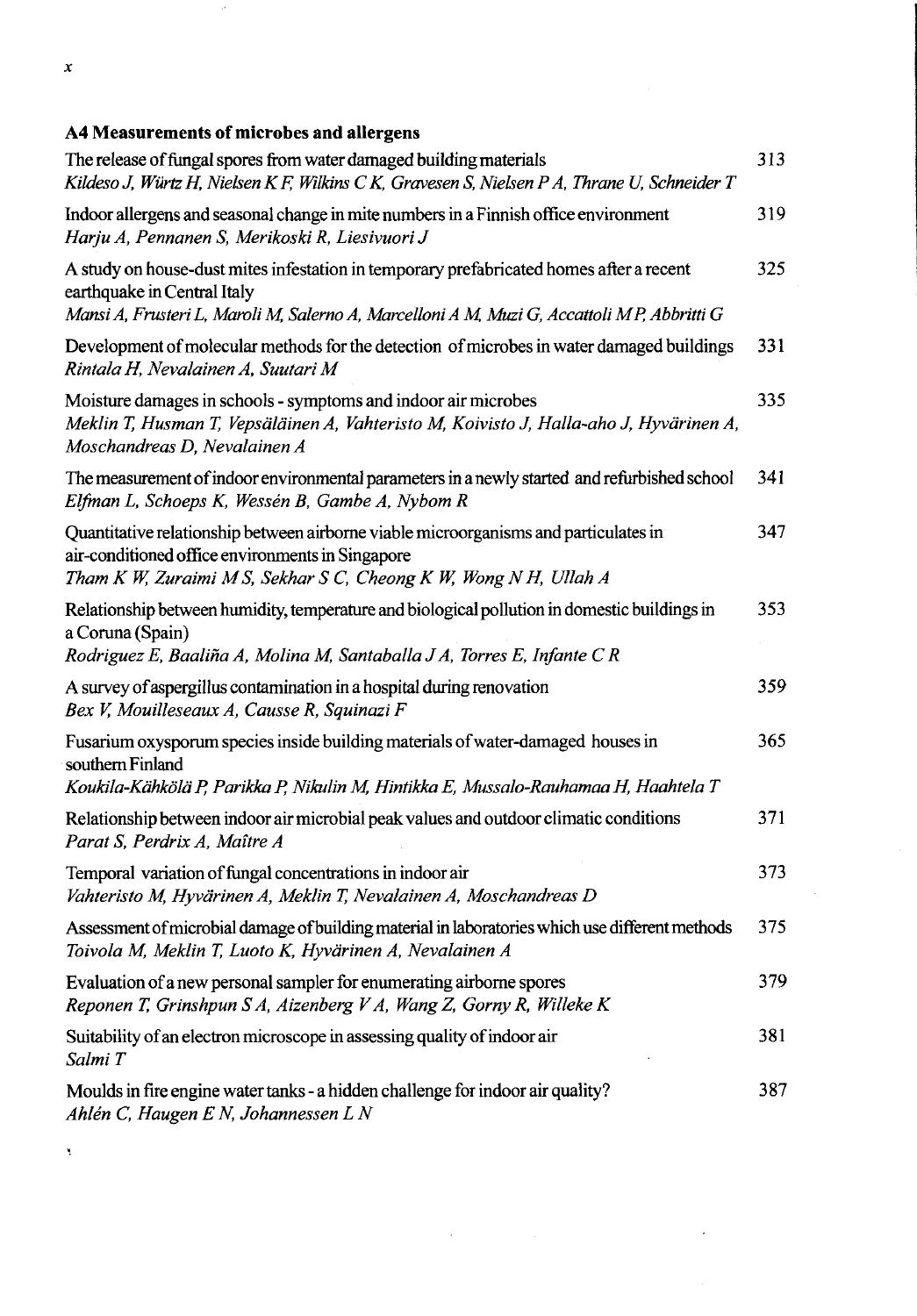#### **A5 Exposure to chemicals**

 $\bar{\mathcal{A}}$ 

 $\chi$ 

 $\mathcal{L}_{\mathcal{A}}$ 

| Source contributions of VOCs in residential indoor, workplace and residential outdoor<br>environments and their relation to personal exposure samples (EXPOLIS-Helsinki)<br>Edwadrs R D, Koistinen K, Saarela K, Jantunen M | 395  |
|-----------------------------------------------------------------------------------------------------------------------------------------------------------------------------------------------------------------------------|------|
| Indoor air target values for volatile organic compounds - experiences from IAQ<br>assessments in Germany<br>OpplR                                                                                                           | 401  |
| Field investigation on concentration of volatile organohalogen compounds and risk<br>assessment<br>Iwata T, Ozaki J, Takahashi M, Kimura K                                                                                  | 407  |
| A database on formaldehyde concentrations in residences<br>Ikeda K, Park J S                                                                                                                                                | 413  |
| Comparison of different chemical groups related to sick building syndrome (SBS)<br>Villberg K, Saarela K, Lukkarinen T, Mussalo-Rauhamaa H                                                                                  | 419  |
| Chemical pollution and particulates in indoor air in dwellings in Rio de Janeiro, Brazil<br>de Almeida S M, de Almeida Pinto Corrêa M, Brickus L, de Aquino Neto F R, Moreira J C                                           | 425  |
| Indoor air quality in Japanese residential buildings<br>Yoshino H, Osawa H, Kuwazawa Y, Bogaki K, Shoji K                                                                                                                   | 431  |
| Volatile organic compounds (VOC) in indoor air in the Swedish housing stock<br>Bornehag C, Stridh G                                                                                                                         | 437  |
| Peak and long term nitrogen dioxide concentrations in Perth homes<br>Farrar D, Dingle P, Franklin P                                                                                                                         | 443. |
| Identifying, quantifying and controlling VOCs in an air-conditioned office building<br>$-a$ Singapore case study<br>Tham K W, Sekhar S C, Cheong K W, Wong N H, Lee H K, Amanullah M, Zuraimi M S                           | 449  |
| Indoor air quality in primary schools<br>Nikolic M                                                                                                                                                                          | 455  |
| The emission of volatile organic compounds in a building under construction<br>Sato S, Hirokawa Y, Bougaki K, Ito H, Kimituki M                                                                                             | 459  |
| Indoor air quality at four ice skating rinks in Hong Kong<br>Lam S, Lee S C                                                                                                                                                 | 465  |
| Investigation of cabin air quality in commercial aircrafts<br>Lee S C, Lam S, Luk F                                                                                                                                         | 471  |
| Development of measurement device for aldehyde emission rates using a diffusive sampler<br>Akutsu T, Kumagai K, Uchiyama S, Tanabe S                                                                                        | 477  |
| Control of the environment in operating theatres in different types of hospitals<br>Holcátová I, Benesová V, Hartlová D                                                                                                     | 483. |
| Nitrous oxide pollution: a geostatistical method to assess spatial distribution of anaesthetic<br>gases and hospital staff exposure<br>Moscato U, Esposito T, Vanini G                                                      | 487  |
| Accidental toxic releases and the indoor environment<br>Moschandreas D, Sierocki A                                                                                                                                          | 493  |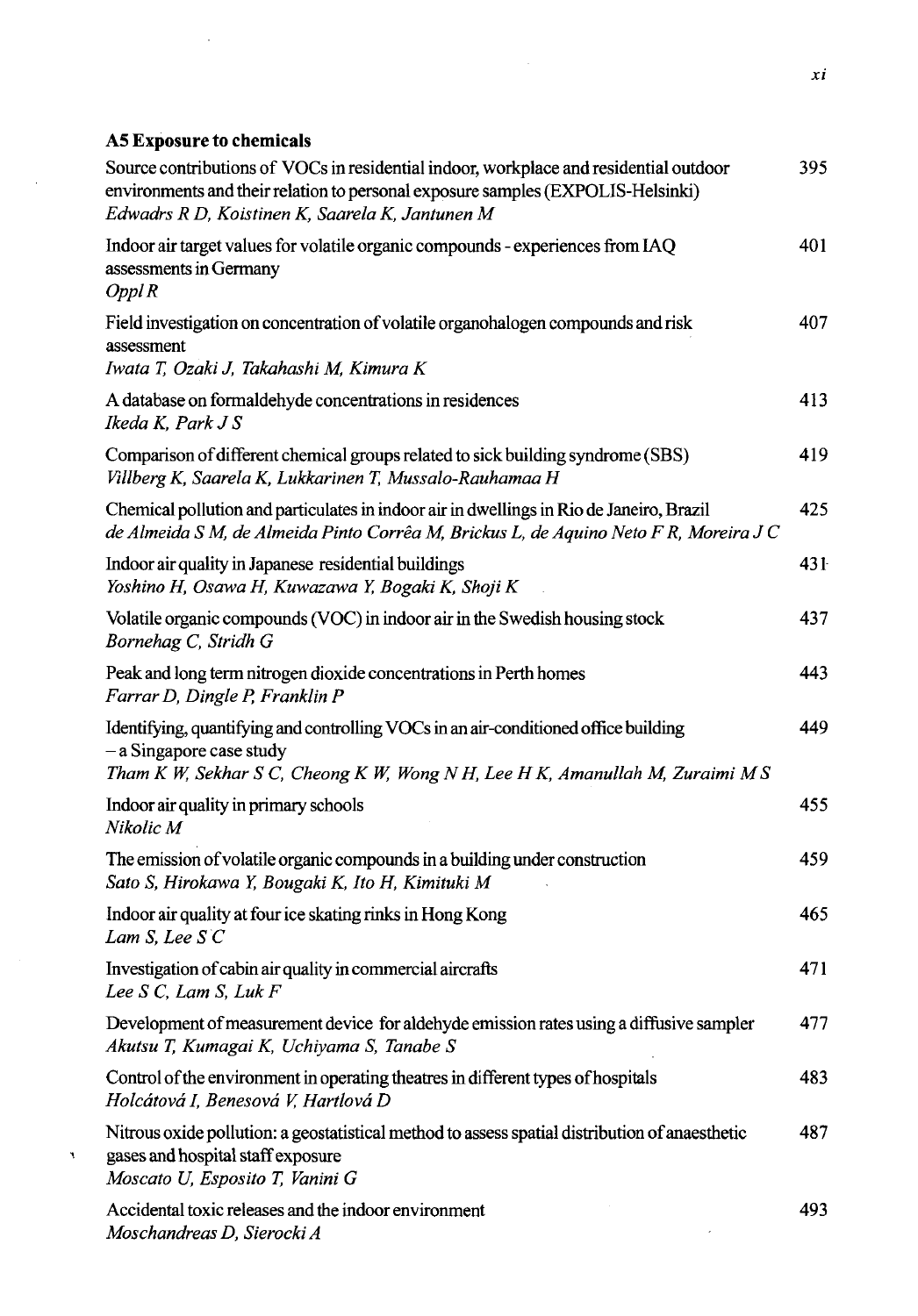### **A6 Exposure to particles** Sensory and other neurogenic effects of exposures to airborne office dust 501 *Molhave L, Kjaergaard S K, Attermann J* Does cellulose fibre insulation material contribute to boron exposure of room occupants? 507 *Schneider T, Breum N O, Mortensen P* Ultrafine particle formation from a-pinene/ozone reactions in a chamber setting 513 *RohrA C, SpenglerJD* Assessment of the effect of air filtration and ventilation on reduction of exposure to 519 submicrometer particles indoors *Jamriska M, Morawska L, Ensor D* Personal exposure to particles 525 *Na G K, Dingle P, Cheong C D* Correlation between indoor and outdoor concentrations of thoracic and respirable 531 particulate matter *Marconi A, Ziemacki G, Cattani G, Stacchini G* A comparison of indoor and outdoor contamination levels of office buildings in Singapore 537 *Tham K W, Sekhar S C, Cheong K W, Wong N H* Connection between ultra-fine aerosols indoors and outdoors in an office environment 543 *Asmi A, Koponen I, Keronen P, Pirjola L, Kulmala M* The impact of ultra fine particles from outdoor combustion sources on IAQ 549 *Morawska L* Baseline indoor air quality pollutant characterization in five United States schools 555 *Fontana C, Stetzenbach L, Cruz P, Braganza E* Risk from asbestos exposure in Italian schools ' 561 *Camilucci L, Campopiano A, Casciardi S, De Simone P, Fanizza C, Fioravanti F, Paglietti F, Ramires D* Exposure to asbestos fibres in Italian office building after asbestos encapsulation 563 *Camilucci L, Campopiano A, Casciardi S, Fanizza C* Air quality measurements in a model kitchen using gas and electric stoves 567 *Fluckiger B, Seifert M, Koller T, Monn C* **A7 Methods to investigate building related health problems** Development of biomonitoring methods to detect mouldy house exposure 575 *Roponen M, Seuri M, Nevalainen A, Hirvonen M* Peak expiratory flow follow-up of workers employed in damp buildings 579 *Seuri M, Lehtomdki K, Reiman M* Development of mouse model to study inflammatory responses induced by moldy house 585 microbes *Jussila J, Komulainen H, Huttunen K, Roponen M, Hdlinen A, Hyvdrinen A, Nevalainen A, Kosma V, Pelkonen J, Hirvonen M* The mycometer-test: a new rapid method for detection of mould in buildings 589

*Reeslev M, Miller M* Location of emitting sources in buildings with IAQ problems 591

*Wessen B, Schoeps K*